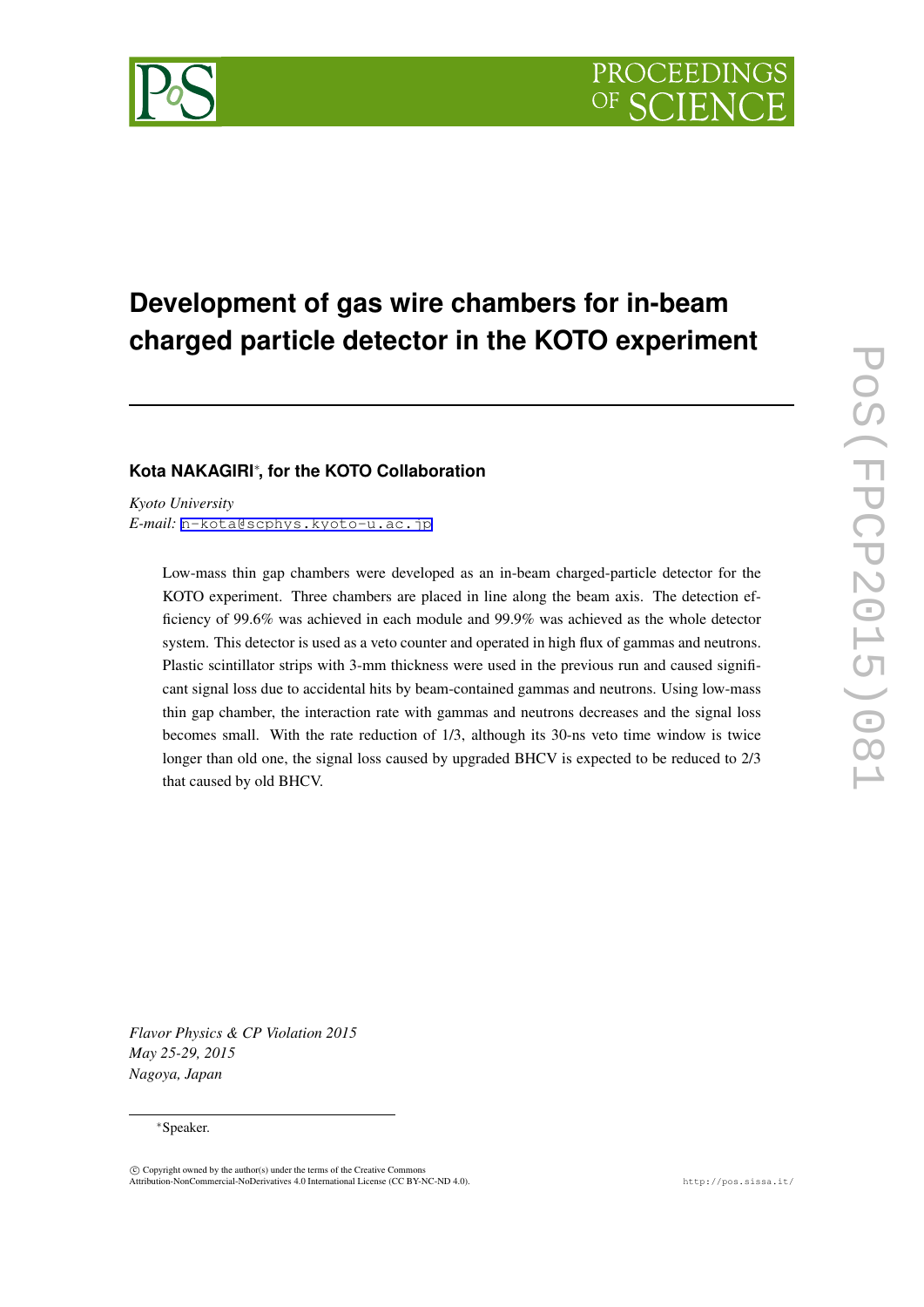## 1.  $K_L \rightarrow \pi^0 \nu \bar{\nu}$  decay and the KOTO experimant

The  $K_L \to \pi^0 \nu \bar{\nu}$  decay is a CP-violating rare decay. This decay is a flavor changing neutral current decay and caused via loop diagram (Figure.1).

If new processes are involved in the decay, the branching ratio would be larger than expected in the



**Figure 1:** One of the Feynman diagrams of  $K_L \to \pi^0 \nu \overline{\nu}$  decay.

Standard Model ( $(2.43 \pm 0.06) \times 10^{-11}$ [\[1\]](#page-4-0)). This suppressed branching ratio and small theoretical uncertainty (*∼* 2%) allow us to observe effects from new physics.

The KOTO experiment[\[2\]](#page-4-0) aims to study  $K_L \to \pi^0 \nu \overline{\nu}$  at Japan Proton Accelerator Research Complex (J-PARC). The first goal of KOTO is to observe  $K_L \to \pi^0 \nu \overline{\nu}$  events. KOTO conducted its first physics run in May 2013 and achieved almost the same single event sensitivity as the E391a experiment[[3](#page-4-0)] which gives the world record of the upper limit of the  $K_L \to \pi^0 \nu \overline{\nu}$  branching ratio.

#### 2. Experimental method of KOTO and Beam Hole Charged Veto (BHCV)

In the KOTO experiment, candidates of  $K_L \to \pi^0 \nu \overline{\nu}$  signal are identified by "two photons and nothing else." The KOTO detector surrounds hermetically decay volume (Figure [2\)](#page-2-0). A narrowly collimated *K<sup>L</sup>* beam generated by bombarding primary 30-GeV protons at the production target is transported to the detector area located 20 meter from the target. We measure two photons from a  $\pi^0$  decay with an electromagnetic calorimeter ("CsI" in Figure [2](#page-2-0)) and ensure there are no other observable particles with hermetic veto counters.

The Beam Hole Charged Veto (BHCV) detector is one of the veto counters and is located at a downstream in-beam area. In order to suppress backgrounds, 99.5% or higher efficiency to a charged particle is required. BHCV should be insensitive to neutral particles because the *K<sup>L</sup>* beam contains a large amount of photons and neutrons  $1$ . In the previous run performed in May 2013, pairs of a plastic scintillator strip with 3-mm thickness and a PhotoMultiplier Tube (PMT) were used as BHCV. The counting rate of BHCV was 8.4 MHz with 24-kW beam and the gain of the PMTs was unstable due to the high counting rate. Such a high counting rate caused a significant signal loss because any events with a visible energy in a veto counter were rejected. The signal loss is expressed by the function of *RT*, where *R* is the counting rate and *T* is the veto timing window of BHCV. The veto timing window is determined by the width of the flight time distribution and time

<sup>&</sup>lt;sup>1</sup>The flux of photons (neutrons) reaches 0.6 GHz (0.6 GHz) with a 300-kW primary proton beam, which is KOTO's designed value of beam intensity.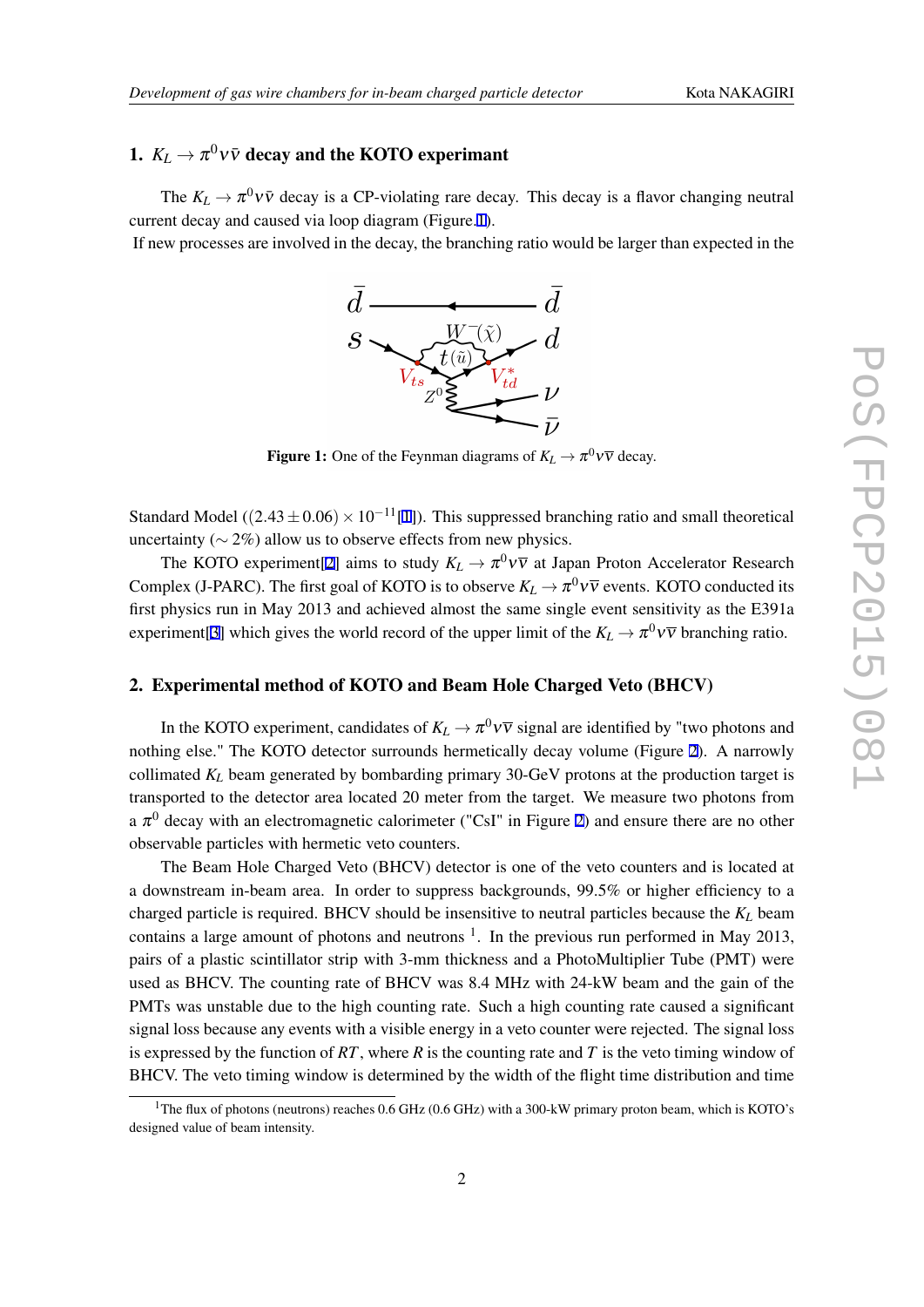<span id="page-2-0"></span>jitter of BHCV itself. BHCV induced 12% signal loss with a 15-ns veto window in the previous run (preliminary).



#### 3. Upgrade of BHCV

In order to cope with the gain instability and the signal loss, BHCV upgrade was required. We decided to use wire chambers as BHCV because they contain small amount of material and an interaction rate with beam-contained photons and neutrons is expected to decrease. We adopted a "thin gap chamber" which has a thin wire-cathode gap and is known to be tolerant to high rate condition[\[4\]](#page-4-0) because 4.1-MHz counting rate is expected under 300-kW proton beam operation. Figure 3 shows the structure of the chamber. Gold-plated tungsten wires  $50-\mu m$  in diameter are



Figure 3: Cell structure (a) and overview (b) of the chamber.

used as anode wires. It has a 1.8-mm wire spacing and a 1.4-mm wire-cathode gap. It covers an approximately 30 cm  $\times$  30 cm region and 160 sense wires are strung in a module. Ten wires are ganged and read out as a channel. In order to reduce amount of material, we chose a thin graphite coated film with  $50-\mu$ m thickness as a cathode plane.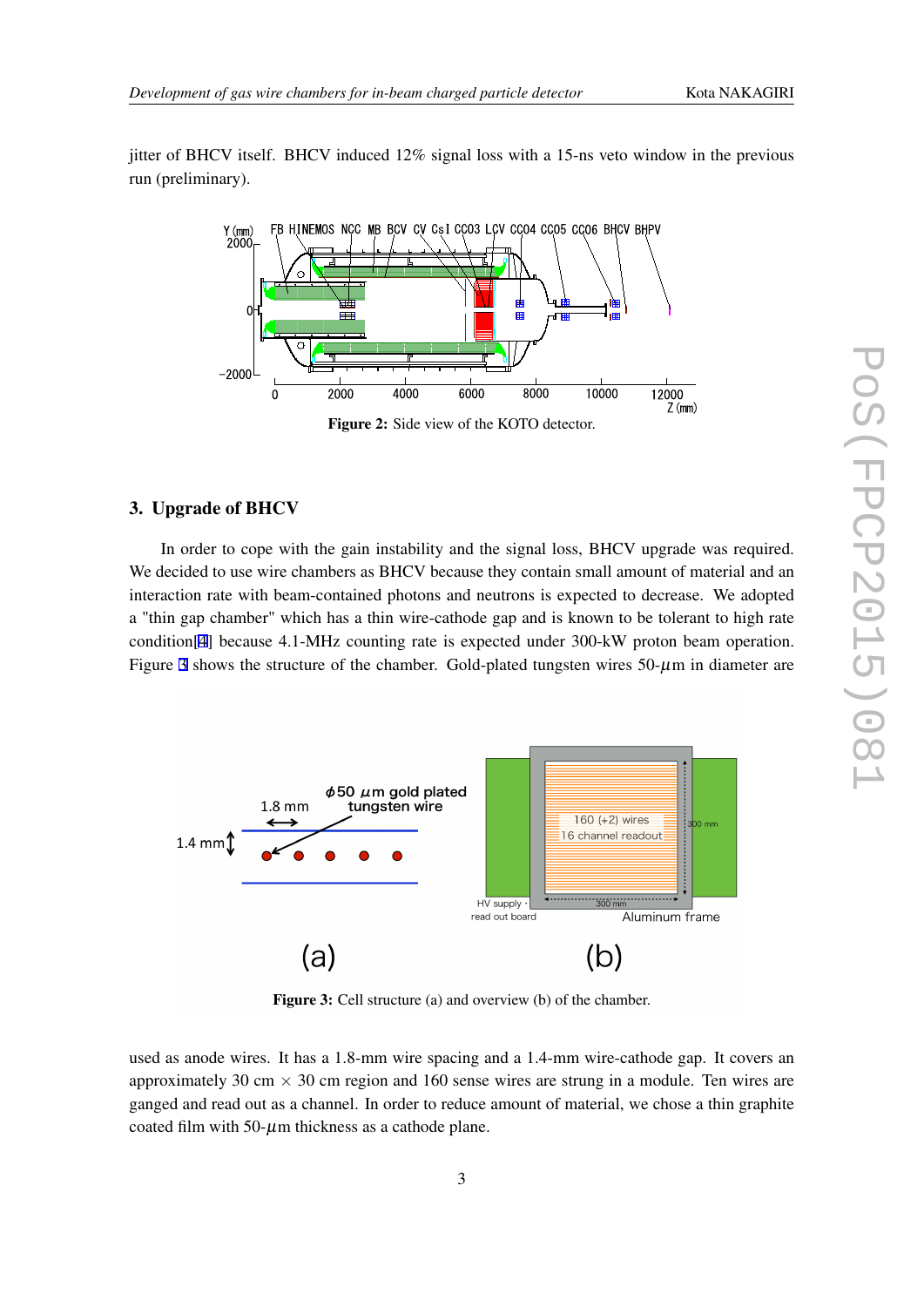The chamber is filled with a 55:45 mixed gas of Tetrafluoromethane  $(CF_4)$  and n-Pentane. Wire chamber has a relatively large time jitter because of the drift time of electron from an ionized point to an amplified region. We chose  $CF_4$  gas which is known as a "fast gas" in which electron drift velocity is fast. In order to stabilize the operation, n-Pentane, which is a strong quencher, is mixed.

We produced three chambers and installed them in line along the beam axis. When we require more than two out of three chambers' hits as a particle detection (2-out-of-3 logic), the total inefficiency (= 1 − efficiency) of BHCV,  $\eta_{\text{tot}}$ , becomes lower than that of each module,  $\eta$ , as follows:

$$
\eta_{\text{tot}} = \eta^3 + 3\eta^2(1 - \eta) \n= 3\eta^2 - 2\eta^3 < \eta.
$$

#### 4. Performance of new BHCV

We performed a special run at the KOTO beamline for new BHCV efficiency measurement, where upstream beam plug was closed in order to select high momentum muons or pions in the beam. Figure 4 shows the measurement setup. Data acquisition trigger was generated by the coincidence hits in old BHCV and an upstream trigger scintillator, which was installed only in this special run. BHPV shown in Figure 4 is a photon counter made of aerogel and lead. Its total radiation length is approximately  $6.2X_0$ . We also required a hit in the downstream trigger scintillator behind BHPV in the analysis in order to further select penetrating high momentum muons or pions. Figure [5](#page-4-0) shows energy deposit distribution of the chamber after the selection. The detection efficiency of 99.6% was achieved with the threshold at 1/4 Minimum Ionizing Particle (MIP) peak. Figure [6](#page-4-0) shows the time jitter of BHCV. Considered with the width of time of flight distribution, which is approximately 10 ns, veto window should be set approximately 30 ns. It is 2 times wider than old BHCV. The counting rate of new BHCV was 1.4 MHz in the run performed in April 2015 and it was 1/3 of that of old one. The signal loss reduction rate by this upgrade is estimated to be 2/3.



Figure 4: Experimental setup.